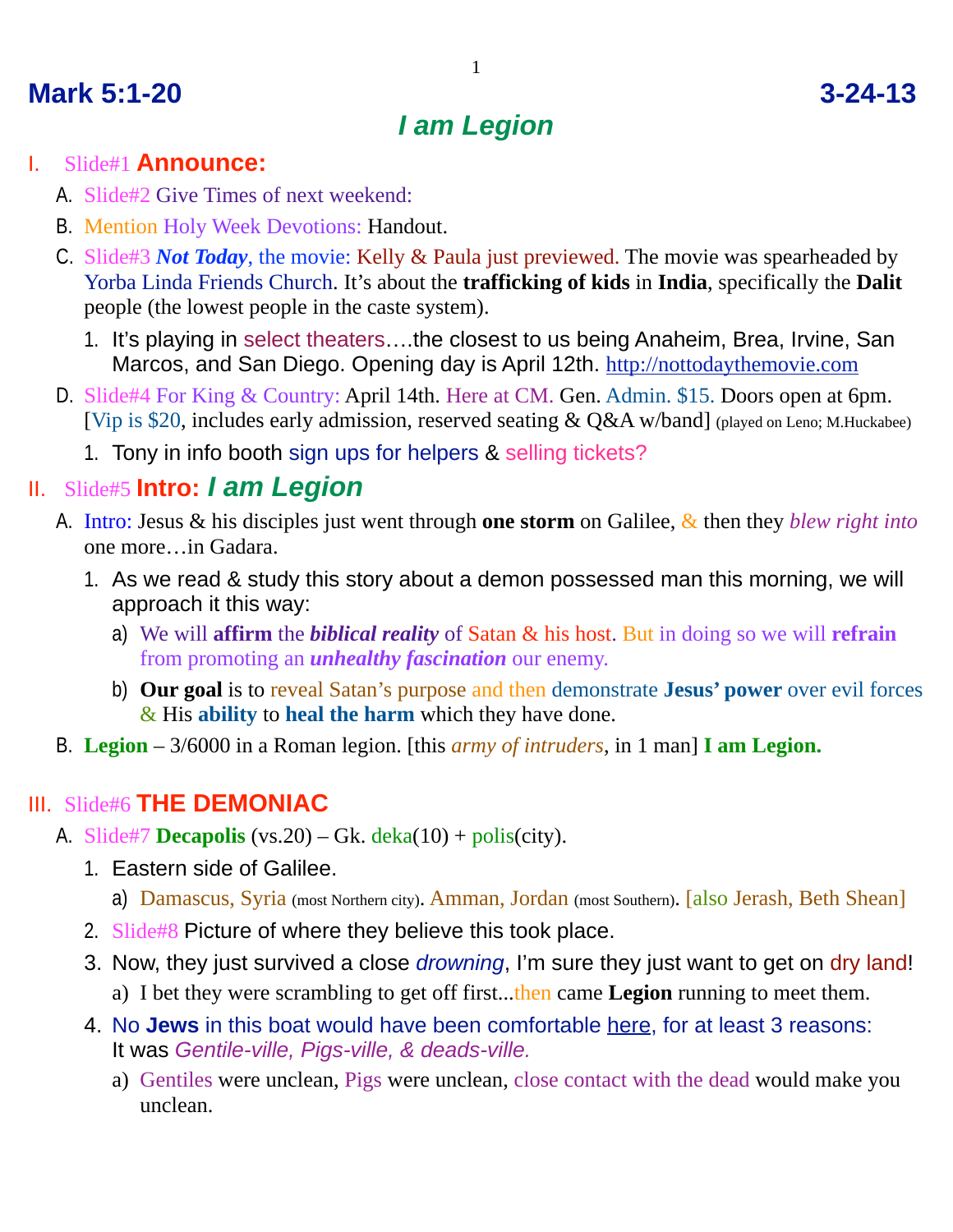- B. Slide#9 This man lost everything!
	- 1. His home, fellowship with family & friends, his decency, self-control, peace, purpose for living.
		- a) I picture his eyes black, shifty, darting around like lightening; his face grimaced, distorted, framed w/a distressing look; his brow stuck in furrowed position; his hair unkempt, matted & mangled; his teeth brownish/orange from stains; breath that could melt a candlestick; body odor…not a stench to "high heaven", but an aerosol from hell itself; his body naked with no dignity; nails over grown & curling like claws; arms bloody, scabbed, from self-mutilation; ankles adorning fetter anklets from previous botched attempts of chaining. His home…a cave w/a continuous smell of decomposing human corpses. No discipline, no authority, no restraint!
- C. Slide#10 Possession
	- 1. Steps/Stages: It would appear that an evil spirit **seduces** a man, & the man **yields**, & that **repeatedly**, until presently he becomes **completely mastered** by the evil spirit. In that sense he is possessed by it.
	- 2. **His thinking** is under its *mastery*; **His emotions** responds to its *impulses*; & **his will** is *dominated* by the demon.
	- 3. Everybody is going to be **possessed** by something or somebody.
		- a) God didn't design the human heart to be a **vacuum** but to be **occupied** by Jesus.
- D. Slide#11 (5) **Cutting himself** Self mutilation [Self-harm (SH) deliberate self-harm (DSH) self-injury (SI)]
	- 1. Today The most common way of *self injury* is cutting oneself, often repeatedly, with sharp objects like knives, razor blades, or sharp glass. It is estimated that 80% of self mutilators are women who are usually in their teens and early twenties.
	- 2. Cutting is often done to **cope** w/whatever is causing stress [Temp relief, from neg feelings]
		- a) **You** might deal with it by taking a **run**, **bike ride**, go to a **movie** something to take your mind off your cares.
	- 3. *Cutting* is a serious issue, & can lead to a lifetime of shame & despair. It can't be ignored. *[parents eyes wide open]*
	- 4. Several types: **Experimental Cutter** (no reason, just experimenting). **Show-off Cutter** (self explanatory); **Shock Cutter** (for shock value). **Rebellious Cutter** (to make you cry, causing misery for someone else) [Starts getting more serious]

**Self-Punishment Cutter** (deeper in the issues, demands counseling, recovery process, i.e. Needs help w/thinking patterns behind the actions of cutting). **Distraction Cutter** (hard to imagine pain so great that *creating more pain* would take the focus off the original pain). **Coping Skill Cutter** (have you ever been so mad you just wanted to punch something? Anger builds up, intensity increases, &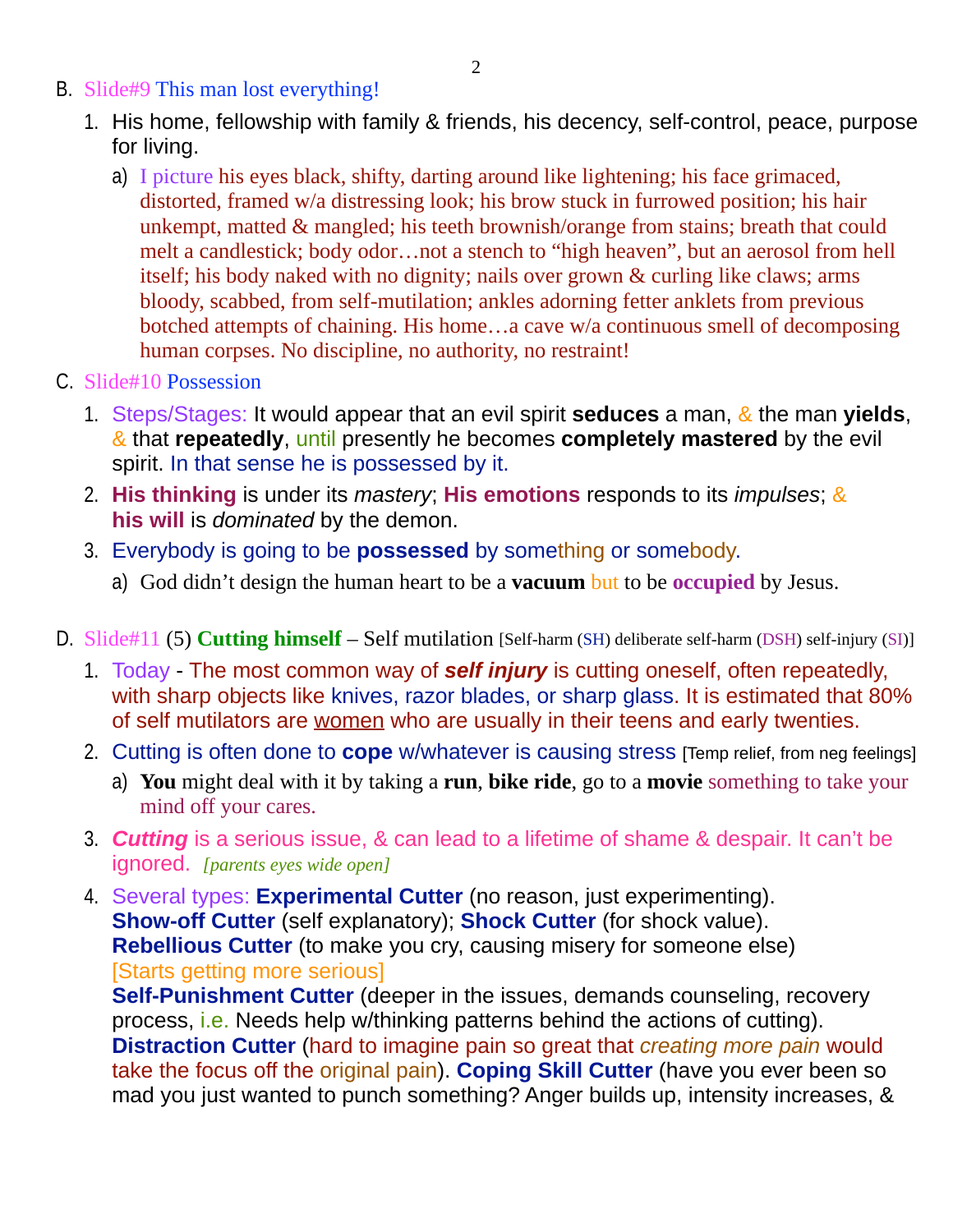bam it happens. Cutting becomes their *release of intensity*!). **Mental Issues Cutter** (mental problems are rooted in incorrect thinking patterns).[1](#page-2-0)

- a) "**Cuts** on an arm uncover **gashes** on a soul." (me)
- b) Obviously in our story, the demonic takes cutting, *if its not extreme enough*, to a whole new level of *extreme*. [Elijah vs. 450 Baal prophets, So they cried aloud, and **cut themselves**, as was their custom, w/knives & lances, until the blood gushed out on them]
- E. Slide#12 Here we have Jesus **fulfilling**, to the **uttermost**, His *Purpose* for coming…*for the Son of Man has come to seek and to save that which was lost.* :)

### IV. Slide#13 **THE DELIVERER**

- A. For this purpose the Son of God was manifested, that He might **destroy** the works of the devil. 1Jn.3:8
- B. Slide#14a **Satan** tried to destroy these men; but **Jesus** came to **deliver** them!
	- 1. I've come to set the captives free. He came to bring new hope. Freedom.
	- 2. Everyone's life has been **marred** & **spoiled** by the Devil *in some way*.
		- a) It's our very desire for our *Celebrate Recovery* meeting on Thurs nights at 7pm. To help set free those who have gotten ensnared in life's destructive *Hurts, Habits, Hangups*.
- C. What does the fate of the **pigs** show, about what the demons were trying to do to **the man**?
	- 1. What the demons did to **the pigs** is what they wants to do to **all** of God's creation. His whole desire is to **kill** & **destroy**.
		- a) Slide#14b The thief does not come except to **steal**, and to **kill**, and to **destroy** (then Jesus says) I have come that they may have life,  $\&$  that they may have it more abundantly. Jn. 10:10
- D. Slide#14c Note: He calls him **a man** (8)
	- 1. He didn't **look** like a man; didn't **smell** like a man; didn't **act** like a man.
	- 2. What **dignity** He gives to one we would probably call *an animal, beast, or monster* (*if not worse!*)
	- 3. **Sin** made him anything but a man But Jesus sees us not for what we **are**, but for what we **can be** by his power & grace! [He saw: *Made in the Image of God* stamped on him. He saw *a set free soul*. He saw *an evangelist.* He saw *a man.*]

#### V. Slide#15 **THE DEMONS**

- A. But what about the 2000 pigs committing *sui-sui-suicide*? Jesus, what about P.E.T.A? (*Pigs Entering Treacherous Areas*) - That doesn't seem very nice.
	- 1. Slide#16a What does this show you about the **value** Jesus places on **the man**?

<span id="page-2-0"></span><sup>1</sup> Mark Gregston, Heartlight Ministries, <http://www.crosswalk.com/family/parenting/self-mutilation-teens-and-cutting-11565978.html>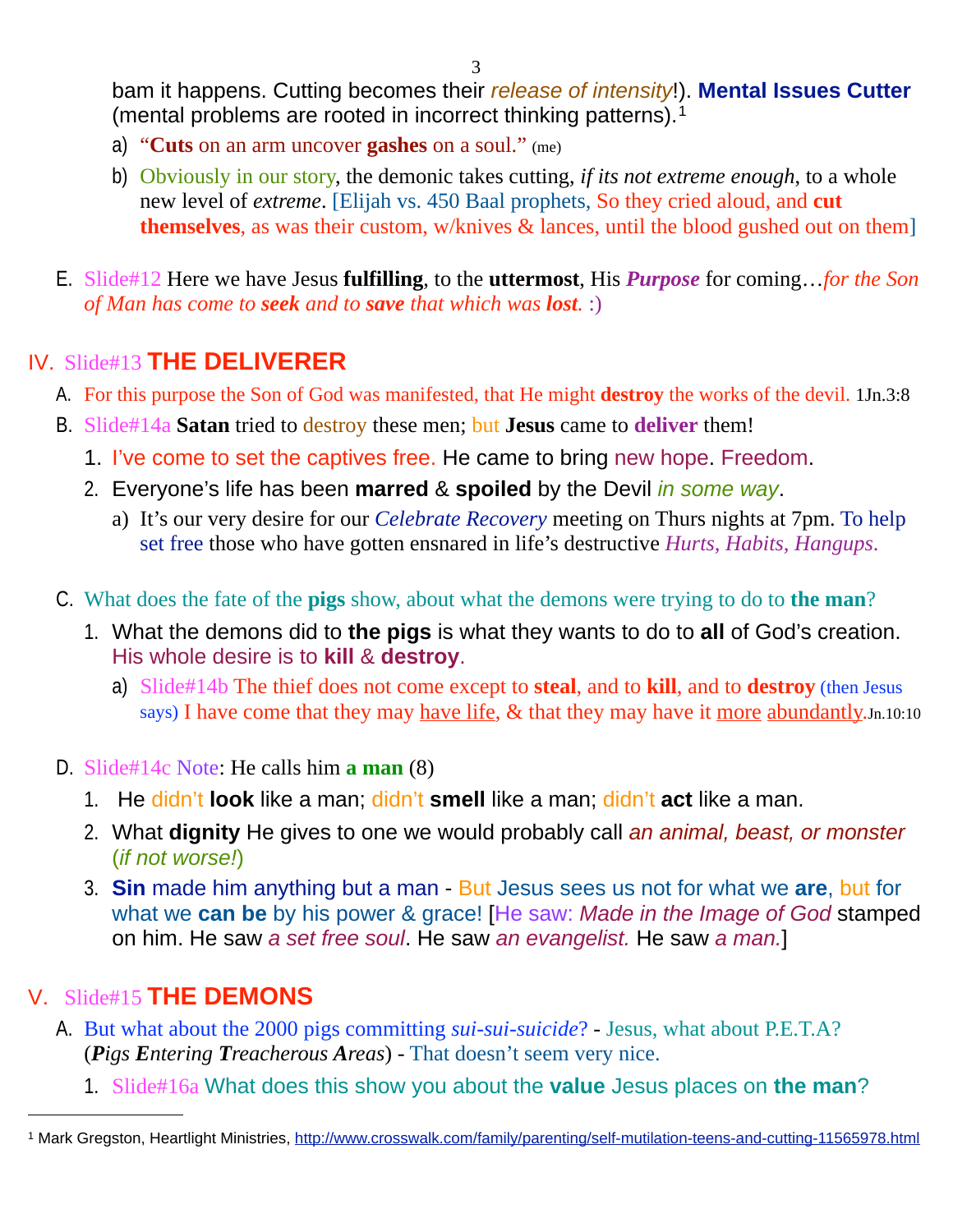- 2. Slide#16b I guess according to Jesus, *People matter more than Pigs!*
	- a) It's ok that approx 3.5 million hogs are slaughtered daily worldwide for a tasty meal of bacon or pork(1.3 billion a yr.); but 2000 to *restore* a broken man?
- 3. This doesn't mean Jesus had a lack of concern for animals but simply the greatness Slide#16c of His concern was for **people**! *Even this man!*
	- a) Also, it is convincing evidence that he really had been **set free**!
	- b) And, it was an indication of **Jesus' power** to **destroy** all that is evil or unclean!
- 4. And as a side light, *The Gadarene Swine Law* says, *Merely because the group is in formation does not mean that the group is on the right course.*
- B. Slide#17a *Imperfect tense* pictures graphically the disappearance of *pig after pig* into the sea.(13)
	- 1. Slide#17b Does that mean pigs would rather be **dead** then **demon possessed**?
	- 2. Slide#17c It is encouraging to note that *the demons* did not know what Jesus planned to do.
	- 3. Slide#17d Do you think demons just *camouflage* themselves better in our society today?

#### VI. Slide#18 **THE TOWN FOLK**

- A. When those who *slopped the hogs* went to tell the townsfolk. What do you think was the 1st thing they told them? *"Legion has been healed"* or, *"The pigs have drowned".*
	- 1. Slide#19a What does this tell you about **their priorities**?
		- a) *"The material loss out weighed the spiritual gain."*
- B. The sad part of this whole story, are **the towns people** who didn't even recognize they were Slide#19b being *controlled* by the same Devil, just in more *dignified* ways. **:(**
	- 1. See, this miracle was just *a little bit too expensive*.
		- a) Jesus was *a little too dangerous* to have around.
		- b) He's interfering w/Property & Profit.
		- c) Slide#19c They preferred...*Hogs* over the **Healer**; *Swine* over the **Savior**.
- C. Imagine asking Jesus to **leave** you?
	- 1. Poem:

Rabbi, be gone! Thy **powers** bring loss to us & **ours**. Our ways are not as **Thine**. Thou lovest men, we, **swine**. Oh, get you **hence**, Omnipo**tence**, & take this fool of **Thine**! His **soul**? What care we for his lost **soul**? What good to us that thou hast made him **whole**, Since we have lost our **swine**? And Christ went sadly. He had wrought for them a **sign** Of Love, & hope, & tenderness divine; They wanted - **swine**!